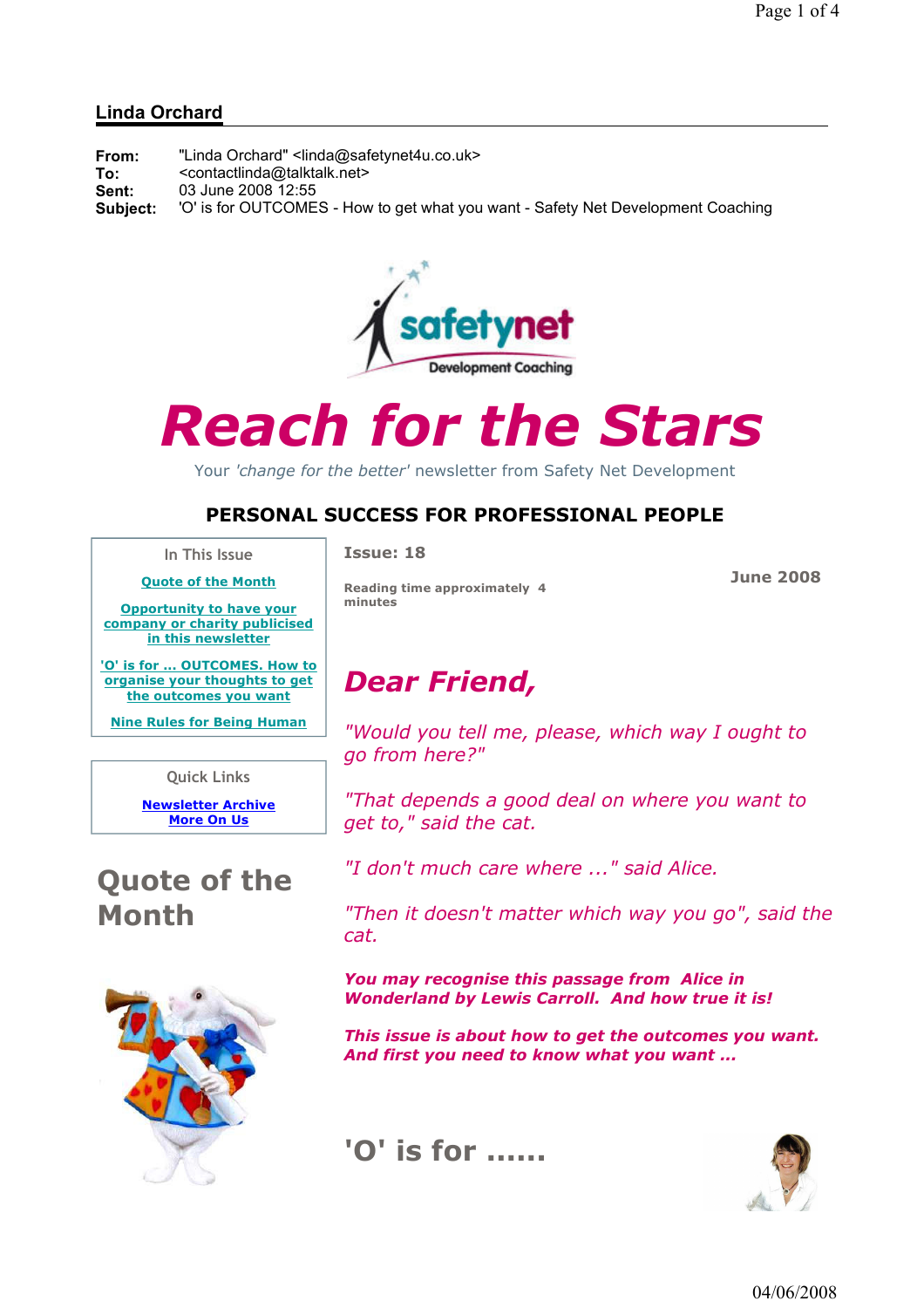"I never hit a shot, not even in practice, without having a very sharp in-focus picture of it in my head."

Jack Nicklaus illustrating the importance of visualising your desired outcome. The more clearly you can do this, the greater your chances of achieving it. By the way, if you think you are no good at visualising, think about what your front door looks like. Now imagine it painted bright pink. Easier than you thought?

Your chance to get your ideas and company or charity publicised

#### What's your tip for success in business or your secret for great relationships?

Thanks to Ryta the writer from Raunds, Northants who suggests:

"Experience is what you get, when you don't get what you want."

Send me your favourite quote, saying or idea for success, together with

### OUTCOMES - How to organise your thoughts so you get the outcomes you want

The more specifically and positively you can define what you want, the greater chance you have of not only finding it, but also creating more possibilities for it to occur.

Opportunities exist when they are recognised as opportunities.

Just as when you use a search engine, sometimes you have to adapt the words you are 'googling' to come up with the links which will be the most useful for you or indeed do an 'advanced search' to maximise the chances of you getting what you are looking for.

Most importantly, you need to recognise that the choice or desired outcome is entirely yours and when you don't take responsibility for that choice, there are plenty of other people willing to do it for you. Are you being a pawn in someone else's game or would you prefer to take charge of your own life? If you don't, your life runs you instead of you running it. You can tell you've got into that situation when you feel out of control or overwhelmed. Have you ever heard anyone say "It just happened". Not true. Things only 'just happen' when you absolve yourself of responsibility.

1. To live the life you want, you need to know very specifically what you want so that you can go on to produce results that you have chosen.

2. Be proactive. If you are looking for an outcome that is reliant on other people doing what you want them to do, you can easily get stuck when they do not play ball (and why should they?) It's a common scenario in personal relationships, in negotiations, with businesses looking for new clients and with parents and children, to name just a few situations. Concentrate instead on what you need to do to elicit those responses. The best way to achieve your desired outcome is to make sure that everyone else involved can achieve theirs too. Look for the win-win situation.

3. Once you think you know specifically what you want, do an ecology check. ie Are you 100% sure you really want this or could you find yourself in a King Midas situation? He wanted everything he touched to turn to gold. In reality though, how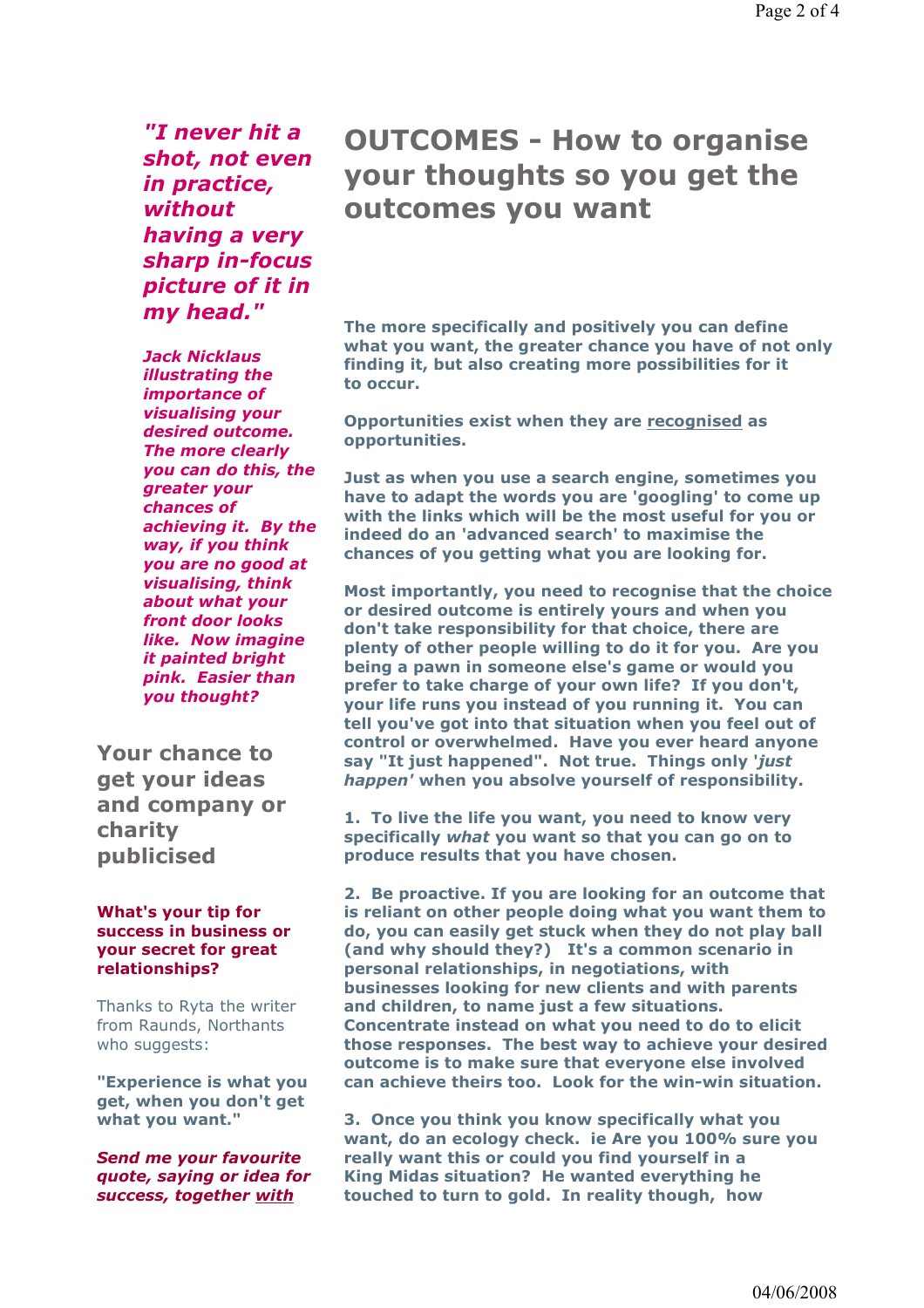your name and a website address for your company or the charity whose profile you'd like to raise, and I will put it in the newsletter together with the link so that all readers can find out more if they'd like to.

Send to: linda@safetynet4u.co.uk and get your link published next month.



practical was it and how happy did it make him? Ask yourself how committed you are to the outcome you think you want. How clearly can you visualise it and what will be the real-life consequences?

4. Take action. Make the first move right now. If the outcome you are visualising is specific enough and sufficiently motivating, you will be itching to get going. If not, why not? Back to the drawing board .....

Nine Rules For Being Human

- 1. You get a body whether you like it or not it's yours use it well.
- 2. You learn lessons in life whether you like it or not.
- 3. There are no mistakes, only lessons failed experiments are part of the process.
- 4. Lessons are repeated in various forms until they are learned.
- 5. Learning lessons doesn't end there are always more lessons to learn.
- 6. Over there is no better than here, but it will always look better than here!
- 7. Other people are mirrors of you you may love or hate them depending on how you feel about yourself. What are they mirroring in you?
- 8. You have all the tools necessary what you do with them is your decision.
- 9. The answers are inside you just look, listen and trust.



 Helping ensure Personal Success for Professional People

> Phone 0845 644 4634 or email hello@safetynet4u.co.uk or visit www.coachingistheanswer.co.uk

Next month's issue out on

Tuesday 1st July